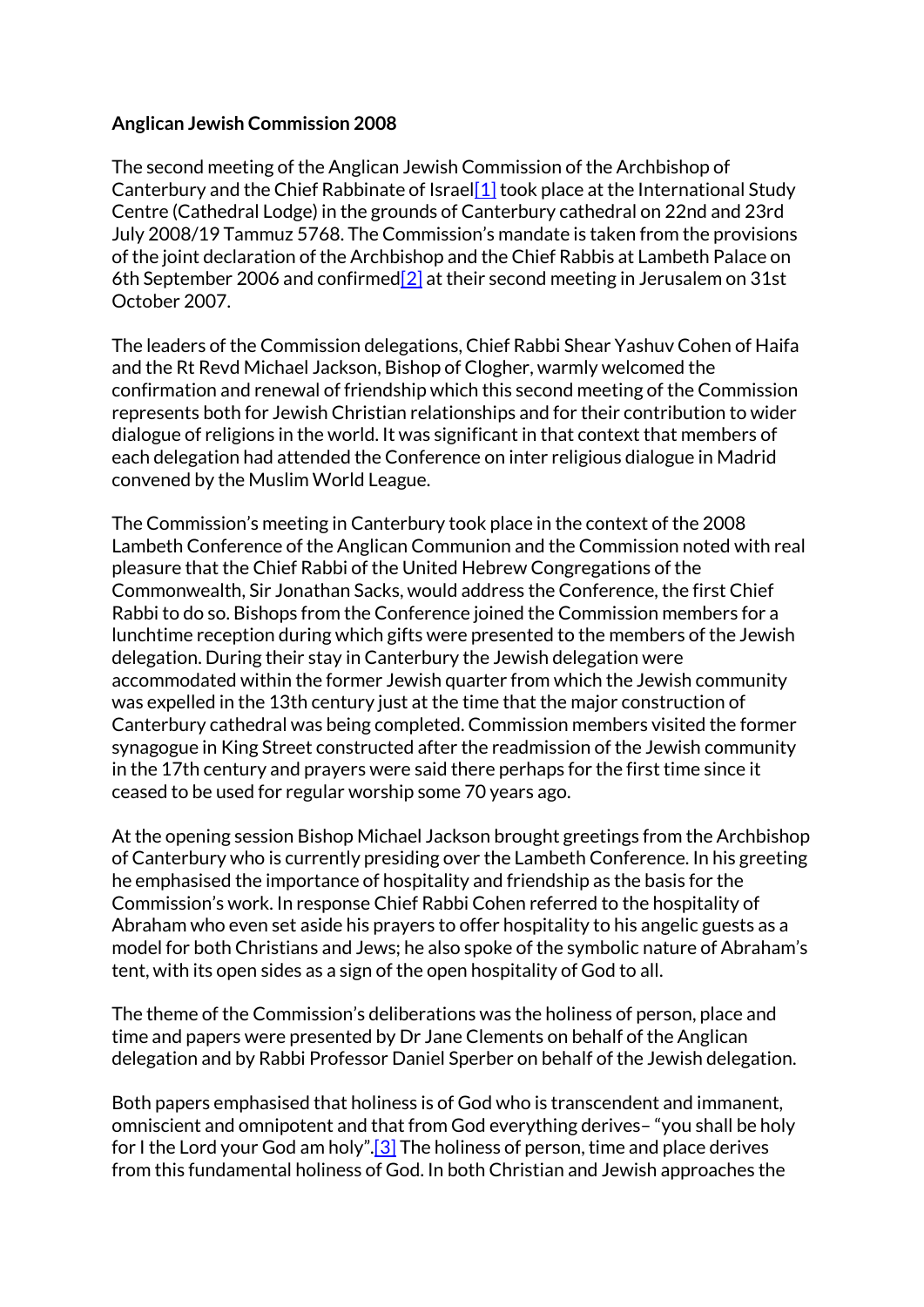holiness of human beings is prior and gives rise to the holiness of place and time. The holiness of persons is inextricably bound up with the perspective of Genesis which sees people as made in the image of God and is the bedrock of the Jewish and Christian understanding of the sanctity of human life. Nevertheless, since everything is from the divine will, all of creation has elements of holiness, whether innate or acquired and it is the task and privilege of humanity to be the steward of creation. In his paper, Professor Sperber noted that the holiness of place and time – varying in degree – leads to an integrated understanding of the creation and to a heightened awareness of humanity's responsibilities. He spoke of a Jewish understanding in which not only people, but all of creation is imbued with the divine spark and that humanity's task and privilege is to steward creation by nurturing the divine spark which is in all things.

Dr Clements spoke of the central Anglican understanding of creation and redemption. Creation encourages an understanding of the purpose, design and order present in the works of God: the earth reflects God's glory. Redemption is an initiative of God to which God has enabled us to respond by resisting evil and choosing to do good, which is the way of holiness. She emphasised the significance of worship as the purpose of humanity. The holiness of time is reflected in the rhythms and patterns of worship and in eschatological hope. The holiness of persons is bound up with the holiness of the church, the people of God. The holiness of place is to be seen in the light of the accessibility of Christ which transcends holy places although in practice some become hallowed by the offering of prayer and worship.

In an extended and open discussion which demonstrated the depth of the bonds of affection and trust, the Commission members considered Anglican approaches to the people of Israel, to covenant and to salvation . The dispersed nature of Anglican authority meant that there is a range of teaching and that in practice there are different perspectives. It was noted that the Church of England's document: 'Sharing One Hope?', considered different perspectives, but made clear that replacement theology was firmly rejected.[4]

The Commission members thanked Canon Guy Wilkinson for his work in facilitating the dialogue agreement and the early stages of the Commission and welcomed Canon Anthony Ball in taking forward the next stages of this work.

The Commission members looked forward to the next meeting of the Archbishop and the Chief Rabbis of Israel at Lambeth in September and to the next meeting meetings of the Commission in 2009.

The Commission will meet next in Jerusalem in 2009

*Chief Rabbi Shear Yashuv Cohen The Rt Revd Michael Jackson*

1. **Delegation of the Chief Rabbinate of Israel** Rabbi Shear Yashuv Cohen, Chief Rabbi of Haifa Rabbi David Brodman, Chief Rabbi of Savyon Rabbi Professor Daniel Sperber, Bar Ilan University